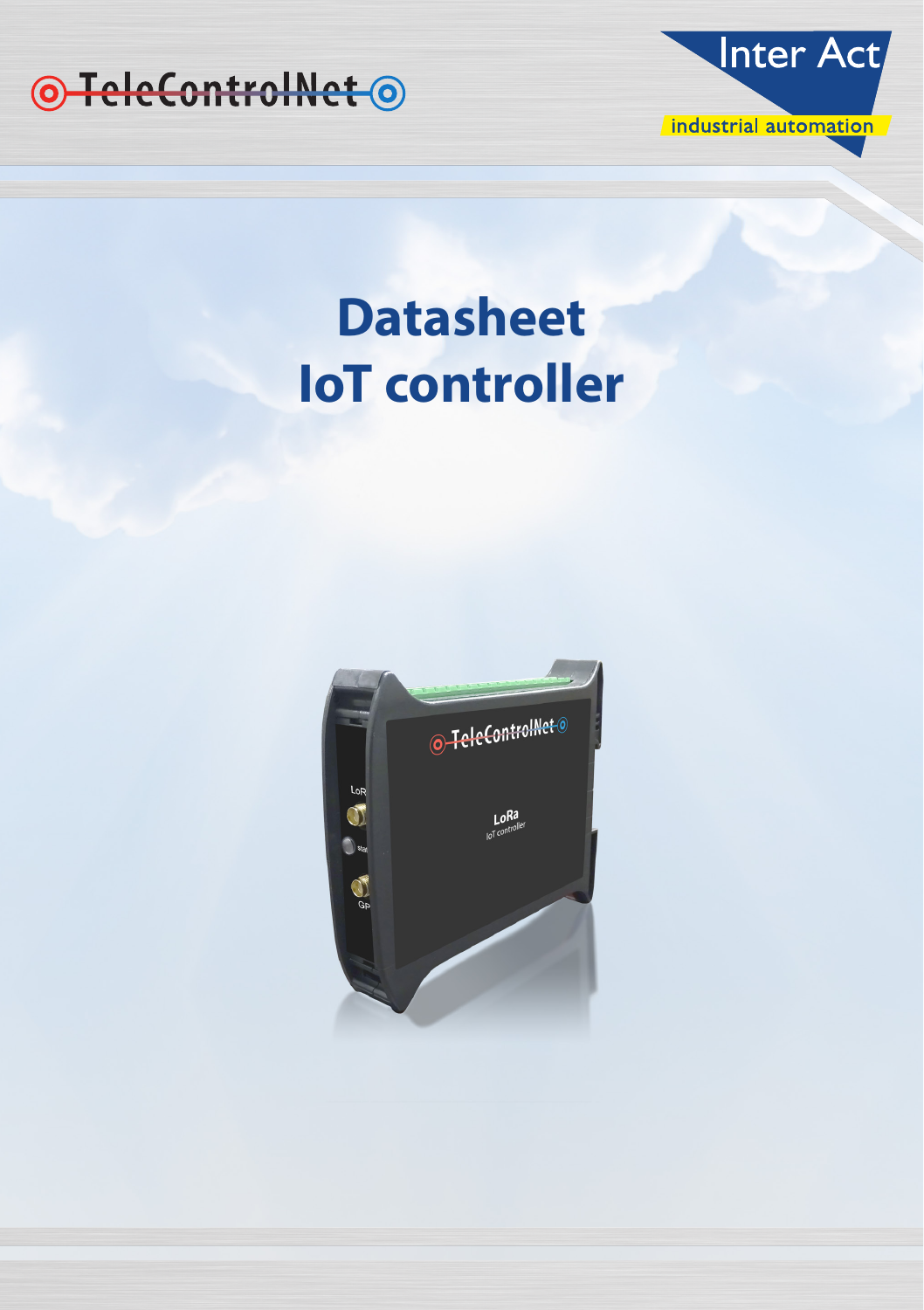# **Introduction**

The IoT controller is a mini sized and low power TeleController in a series of Remote Terminal Units (RTU) that Inter Act has developed for telemetry over internet.

The IoT controller can be connected to a private and secured (remote) SCADA domain in TeleControlNet. TeleControlNet.nl is a Software as a Service (SaaS) for WEBscada applications.

The IoT controller is an integration of a generic computing platform with in- and outputs, and an onboard LoRa radio module for (wireless) data communication.

# **Main functions**

Because of its low power features, it can be used at locations where there is no power supply. For mobile applications it also has an integrated GPS module onboard and a 3-axis accelerometer to detect shocks or movement.

The IoT controller has onboard digital and analog I/O's for industrial signals and is specifically designed to perform simple automation tasks. Additionally, it has optional communication interfaces for RS232, RS485, CAN bus.

The IoT controller is supplied as preconfigured product for customer-specific requirements. Also the enclosure can be customer specific.

Wireless long distance communication is provided using LoRaWAN on the 868MHz band (Europe, Southern Africa). LoRaWAN Class A is standard, Class C is optional.

# **Main features**

- Local data storage.
- Controlling and monitoring functions for remote mini processes.
- Real time process alarms to TeleControlNet (real time messages can be forwarded as e-mail or sms).
- Standard enclosure is mountable on a 35 mm DIN rail.
- Cost-efficient solution for small and battery powered IoT applications.



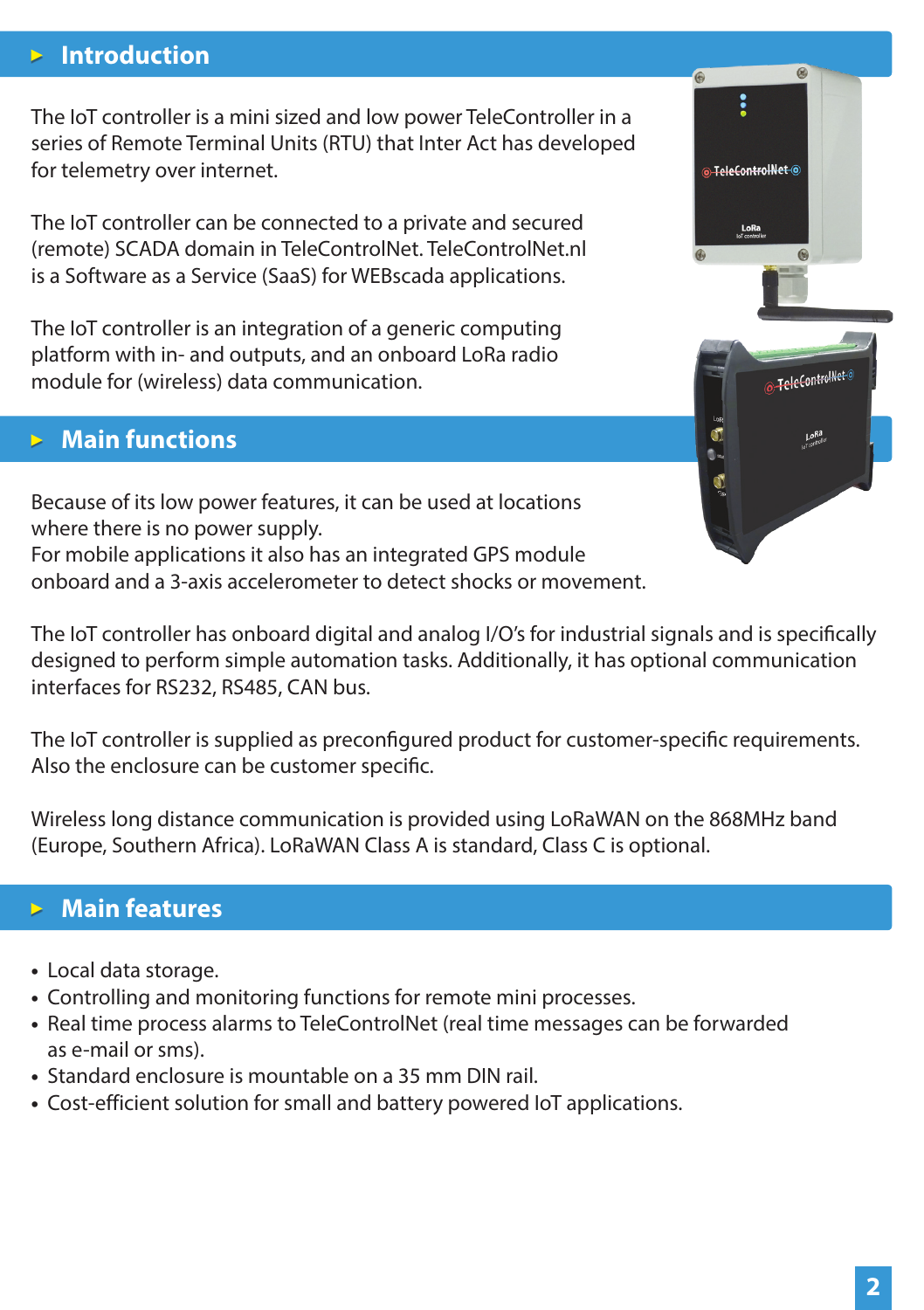# **Specifications**

#### **Electrical**

There are three power options, two external and one internal. External:

- 6-30V DC/AC (AC not yet validated), this is buffered with a supercap so that power failure can still be reported as an real time alarm, without the need for internal batteries. Bias consumption is not yet specified but less than 0,5mA @ 12V DC
- External battery, nominal voltage 3 to 3.6 V.

Internal:

**•** Two 3.6V AA lithium thionyl chloride (Li-SOCl2), e.g. Saft LS14500.

### **Environmental**

- Operating temperature: -20 °C to 85 °C (-4 °F to 185 °F) (1,2)
- Storage temperature: -40 °C to 85 °C (-40 °F to 185 °F)
- Relative humidity (RH): 10% to 95% (non-condensing)
- Standard enclosure DIN rail mounted (IP20/NEMA1)

Note 1: Operating at high temperatures for prolonged periods will degrade some components faster.

Note 2: Depending on battery chemistry/construction and peak power loads on the IoT-Controller low temperature range is possibly reduced when operating on atteries. Please refer to the manufacturer datasheet.

#### **In- and outputs:**

## **Digital inputs**

### Number of inputs: 6

The 6 digital inputs are galvanic isolated with an optocoupler with a common ground/power pin. The inputs can also be used for frequency measurement: 1 kHz standard, 10 kHz optional. Maximum voltage 60V AC/DC.

#### **Digital outputs**

#### Number of outputs: 2

The 2 digital outputs are equipped with a solid state relay, galvanically isolated, potential free and protected against overvoltage and overcurrent. Maximum voltage 60V AC/DC, current 500mA (250mA over temperature range).

#### **Analog current inputs**

#### Number of inputs: 4

There are 4 current inputs for the industrial 0-20mA standard. These are potential free up to 40V above system ground. The 4 analog inputs can also be used as a DC digital input. For this purpose an external series-resistor must be added to limit the current. Select a suitable resistor to limit the current to e.g. 5 mA using Ohm's law:  $R = U / 0.005$ . To detect 12V the series-resistance should be about 2.4 kOhm, 24V: 4.8 kOhm, etc.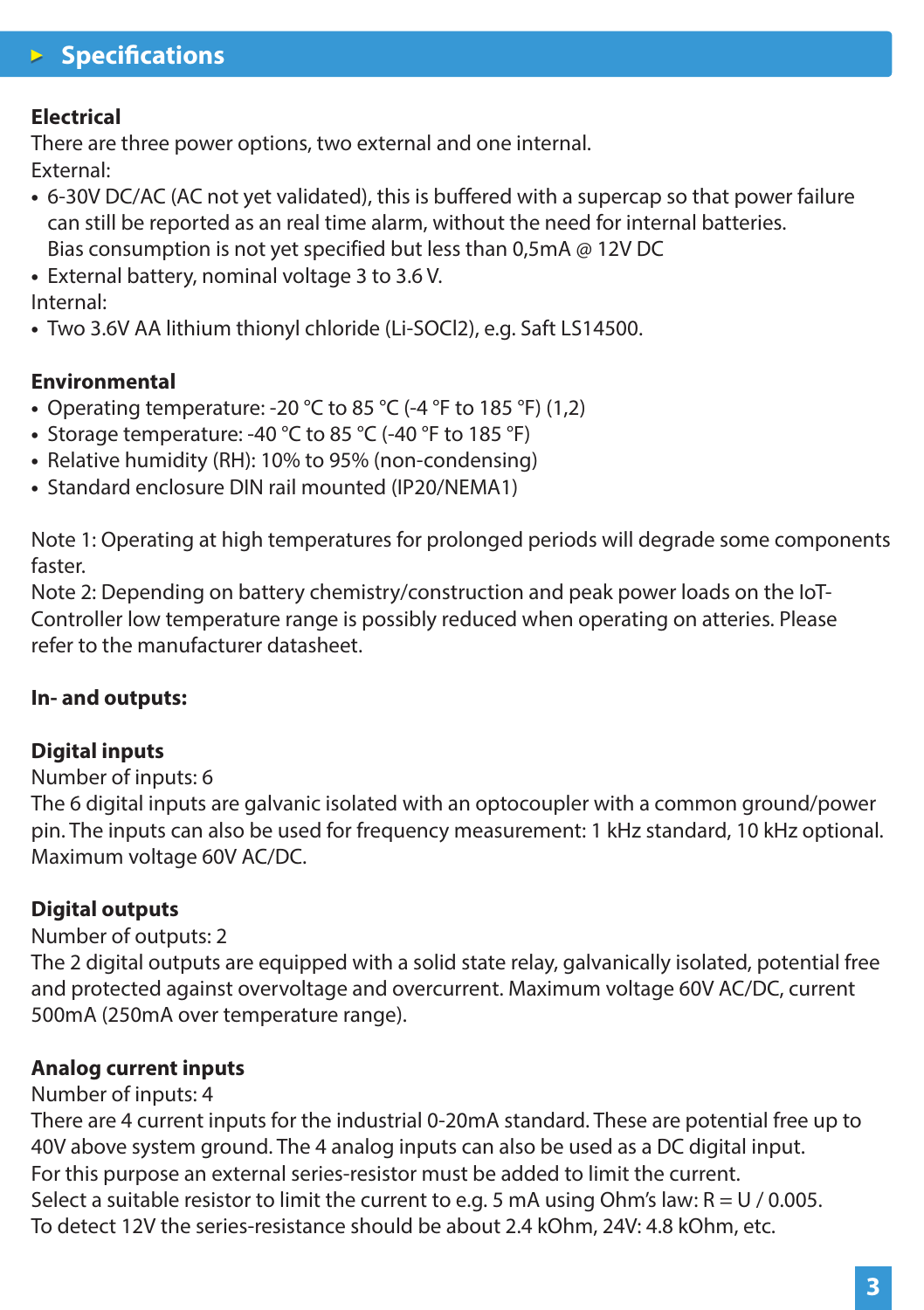# **Analog voltage inputs**

Number of inputs: 2

The 6 voltage inputs can be used to measure some commonly used sensor voltage ranges: 0-10V, 0-5V and 0-2.5V. The inputs are not galvanic isolated and measure against the system ground.

# **Connecting external sensors**

The IoT controller can provide supply voltage for external low power sensors: 3.3V, 50mA max.

# **I2C**

The external 3.3V I2C bus can be used to connect various sensors and supports wake-up from external interrupt.

# **Communication port**

4 connections are available for additional optional functions, for example: RS232, RS485, CAN bus, additional analog or digital inputs/outputs.

# **Built-in functions:**

## **Processor**

STM32L0 ARM Cortex microcontroller, 32MHz, 192kb Flash, 20kb RAM (Program custom made).

# **GPS sensor**

The 22-channel GPS supports DGPS, SBAS (WAAS/ EGNOS/ MSAS/ GAGAN) and supports both active or passive external antenna's via a SMA connector. Battery life is prolonged with a low power backup mode while still allowing for fast reaquisition.

# **3-axis accelerometer**

The 3-axis accelerometer features free-fall detection, motion detection (e.g. rotation/tilt), a configurable shock detection for  $\pm 2g$ ,  $\pm 4g$ ,  $\pm 8g$  or  $\pm 16g$  and measuring acceleration from 1Hz to 5.3kHz.

# **LoRa radio**

The connectivity is provided by LoRa. Via a SMA connector an external antenna can be connected. For applications requiring both LoRa and GPS functions, a combined molest-proof multiband puck antenna which accommodates both the LoRa / Nb-IoT / LTE and the active GPS antenna, can be applied.

In the Netherlands, the IoT controller is supplied with a KPN LoRa subscription, whereby a maximum of 100 messages may be sent per day, and 10 messages in the other direction towards the IoT controller.

A commonly used strategy is to send a status message every X hours. Messages are also automatically sent when a significant change of the inputs occurs. For example for real time alarming. In all cases each message contains the full status of the application.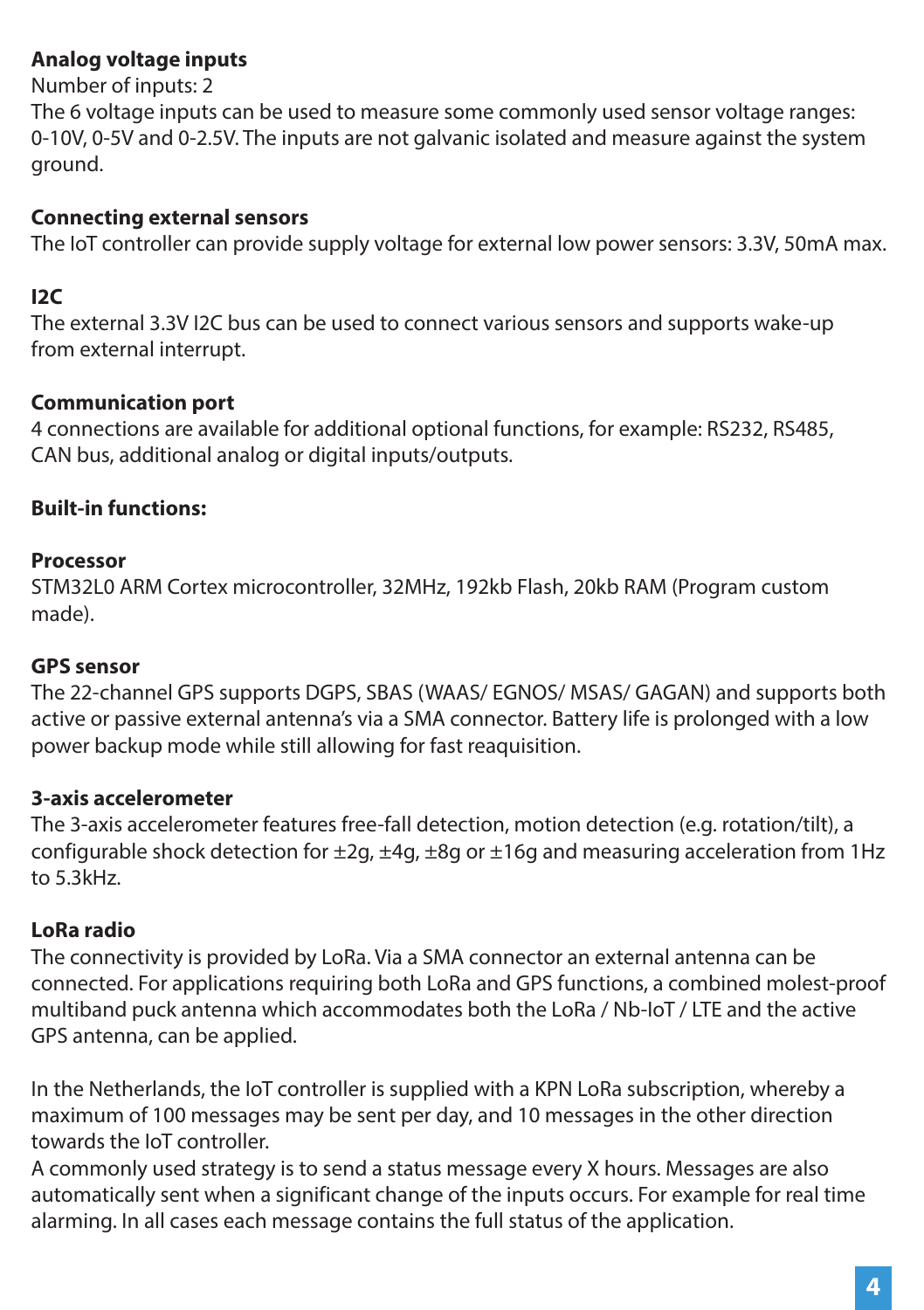### **Alternative communication**

It is planned to release an Nb-IoT, or LTE IoT variant of the IoT controller in the near future, contact us for more information.

## **Enclosure**

The dimensions of the standard enclosure are  $101 \times 17.5 \times 120$  mm (H  $\times$  W  $\times$  D) and is DIN-rail mountable.

#### **Technical scheme**  $\triangleright$

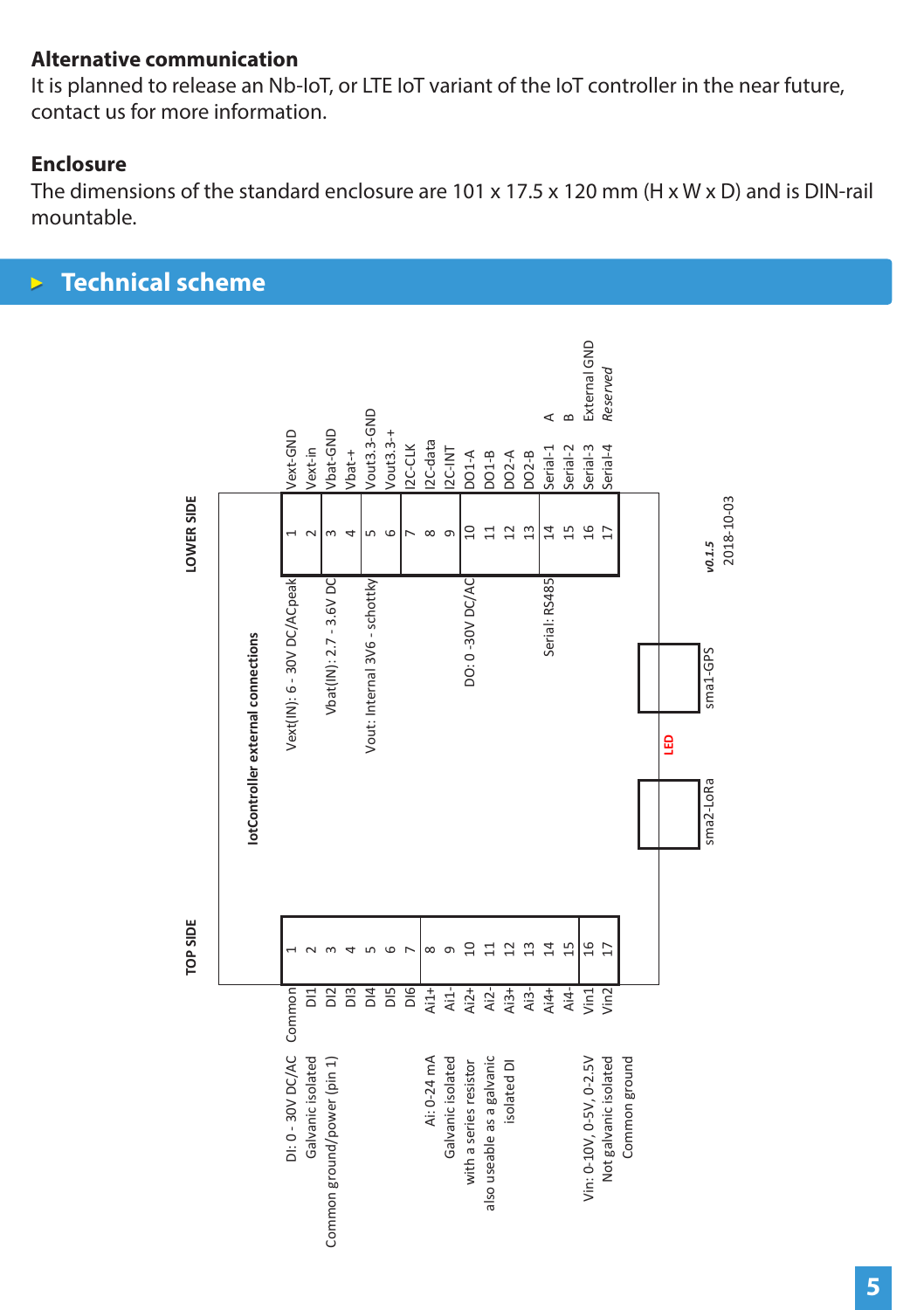

Standard shipment including antenna.

#### **Main functions**  $\mathbf{p}^{\prime}$